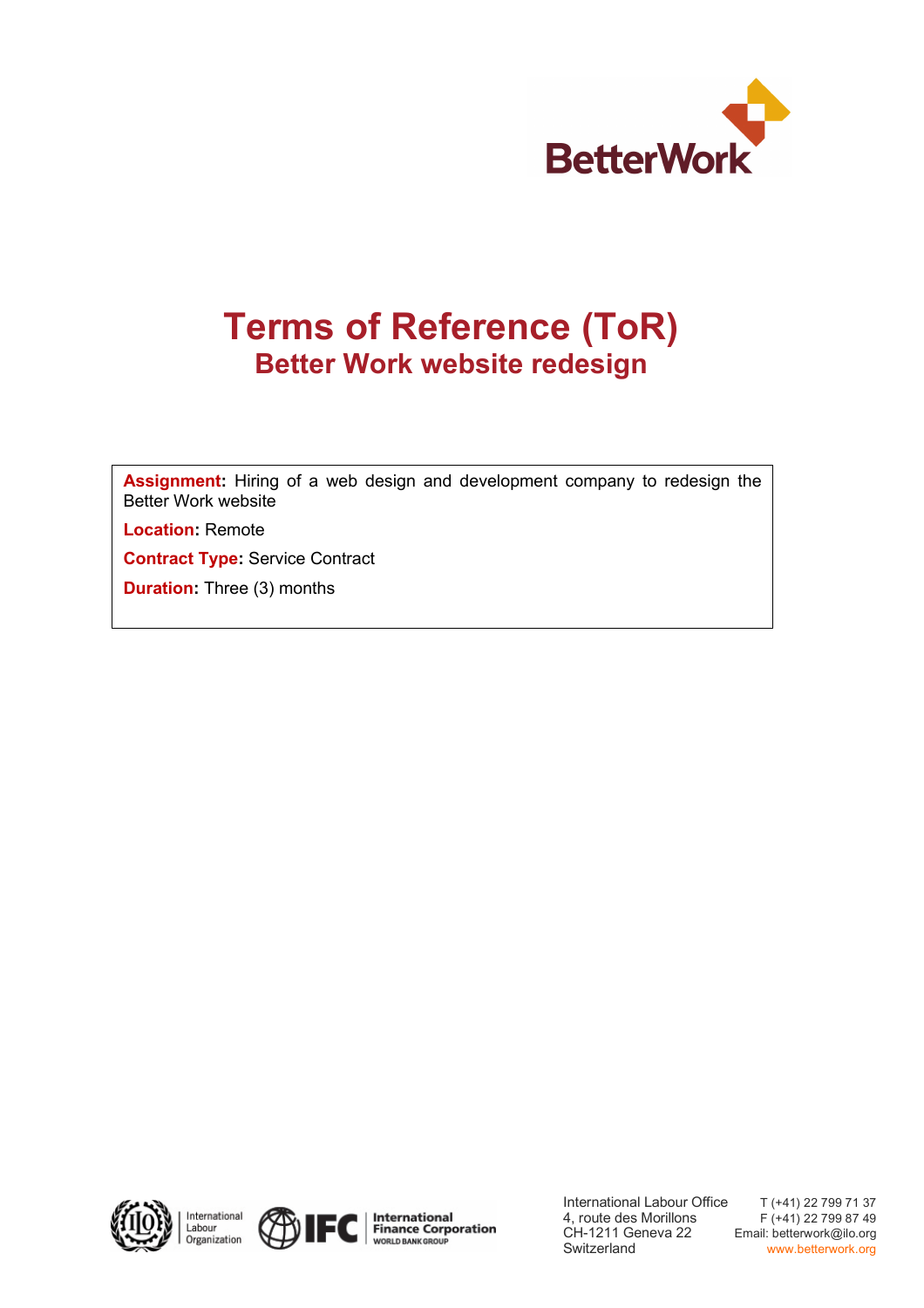

### **Background**

#### **About Better Work**

We mobilize global brands, governments, factory owners and workers to improve working conditions, drive competitiveness and create a more equitable, more prosperous world.

#### **The Power of Convening**

As a partnership between the UN's International Labour Organization and the World Bank Group's International Finance Corporation, we know how to bring diverse groups together to create positive action that improves working conditions while stimulating productivity and competitiveness.

#### **A Proven Approach**

We create lasting, measurable change by empowering factories to improve the working conditions in their facilities. Our assessments are the global gold standard for rigour and integrity. Our training programs and advisory services change attitudes as well as behaviours.

#### **National Action/ Global Influence**

Through our comprehensive, university-led research, and by sharing best practices from our on-the-ground experience, we are able to shape the agenda well beyond the countries in which we work, influencing governments, brands and policy makers to make improving working conditions a top priority

#### **Purpose**

Our work and our research have demonstrated – to employers, unions, global brands and governments – that improving working conditions and defending the rights of workers benefits all of us. We've improved the lives of more than 3 million workers, and millions more family members, while enhancing the profitability of their employers. There is no trade-off between better work and better business

### **Objective**

#### Redesign of **Better Work Website**

We are seeking to update the Better Work website to a format that is more **dynamic, modern, user-friendly, memorable** and **navigable.** This is both about adding features and removing menu clutter, old content, unnecessary text, and duplication.

The initial goal is to create a user experience that encourages partners and industry actors to return to the site for: **data and evidence, industry news and storytelling, training and events, national Covid-19 updates and other resources**.

The ultimate goal is to impact and inspire desired behaviors from different audiences:

• For **brands** to be better informed and make better business decisions, including purchasing practices, and to sign on as Better Work partners or for trainings opportunities including the Academy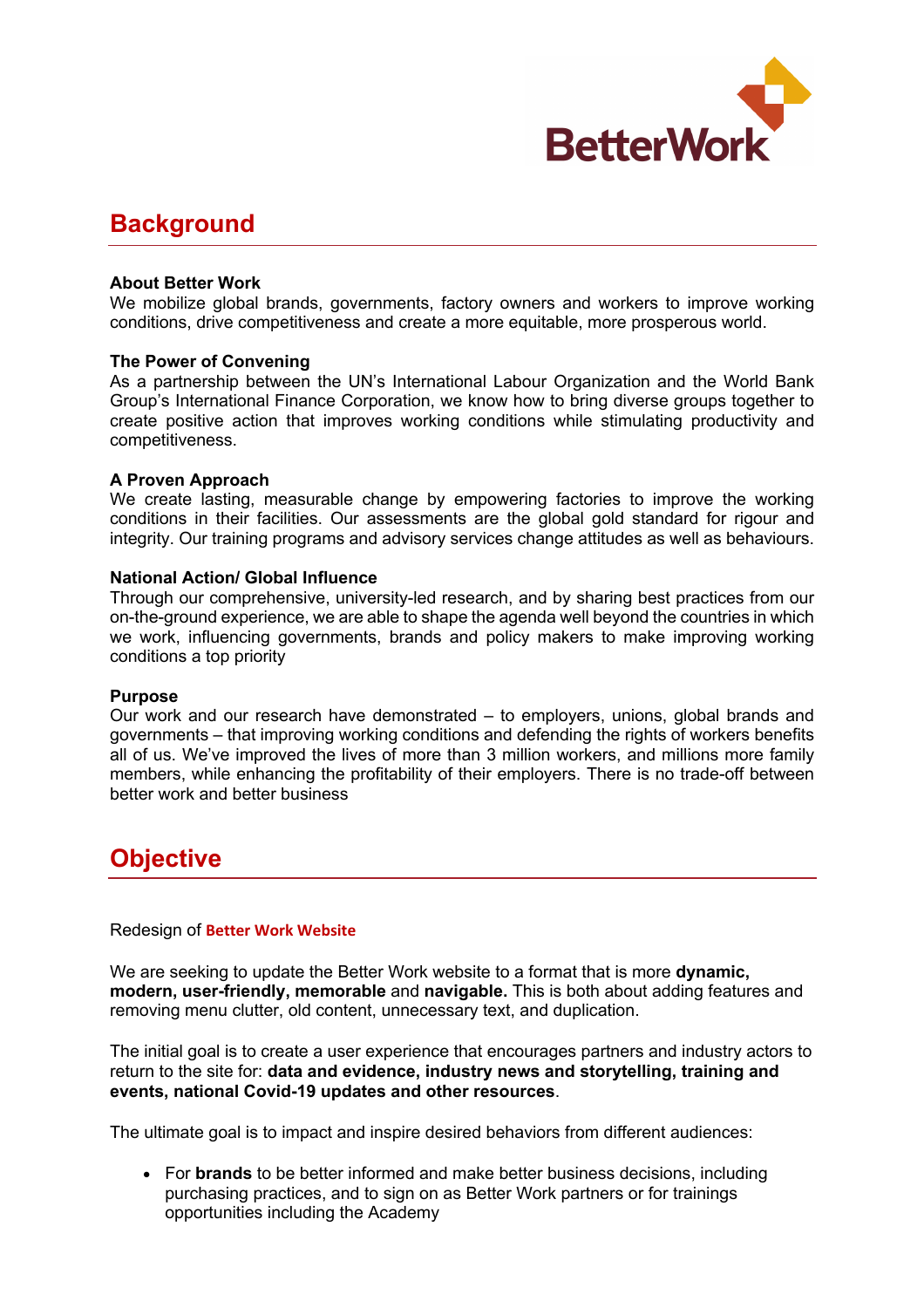

- For **manufacturers** to modify their factory policies, embrace and encourage bipartite dialogue, and sign up for Better Work factory services
- For **governments** to access evidence and data as well as human stories and the business case for progressive labour practices and policy. This should encourage governments to adapt and adopt progressive policy as well as improve training and capacity of labour inspectorate (especially in existing Better Work CPs)
- For **unions and workers** to be better informed and use Better Work evidence and messaging for their advocacy campaigns for better effect
- For **consumers** to learn more about supply chain dynamics and labour standards and ultimately make better purchasing choices by checking labels, buying clothes manufactured in Better Work countries, and have knowledge of what brands are actively engaging with improvements to their business model and supply chain.

We aim to focus this update on:

- **Creating clear, concise messaging and cutting extraneous text.** This will be a project undertaken by the comms team internally, with input from vendor
- **An engaging, uncluttered homepage** with current stories and clear directives for different users (factories and employers, brands and retailers, governments, developmental partners, unions and workers)
- **Interactive elements,** including a map with all of our country programmes, featuring key statistics and from which a user navigates to each country page
- **A reduced number of clearer menu items,** like removing "Our Partners" and "Get Involved" in favor of buttons for different types of users, as well as other clear directives like "Apply for a Job," "Research Hub" (Rather than Resources and Publications). This action is also intended to reduce duplication of language and information on country programme pages
- **Remove or archive old material,** including the many pdfs on the site
- **Reduce number of tags** and regularly update news stories and human interest stories on main page of website so that carousel is current
- **Use impactful and striking imagery,** selecting from the best of our existing photos or taking new photos to improve the look of visual elements accompanying each page
- **Significantly cut text** so that pages are as concise, direct and visually-appealing as possible
- **High functioning translation plug-ins** so that all content on country programme pages is available in the most common national language
- **Create a Research Hub** where users can view Better Work data by country, issue or cluster of issues, factory, and potentially, brand. This should at a minimum feature compliance data but ideally also incorporate discussion paper and survey data in a more accessible and guided manner.
- Showcase a **contemporary and consistent style of story** with text and images presented in a format that is comparable to the style adopted by major media outlets and other organizations (like ILO Voices and IFC).



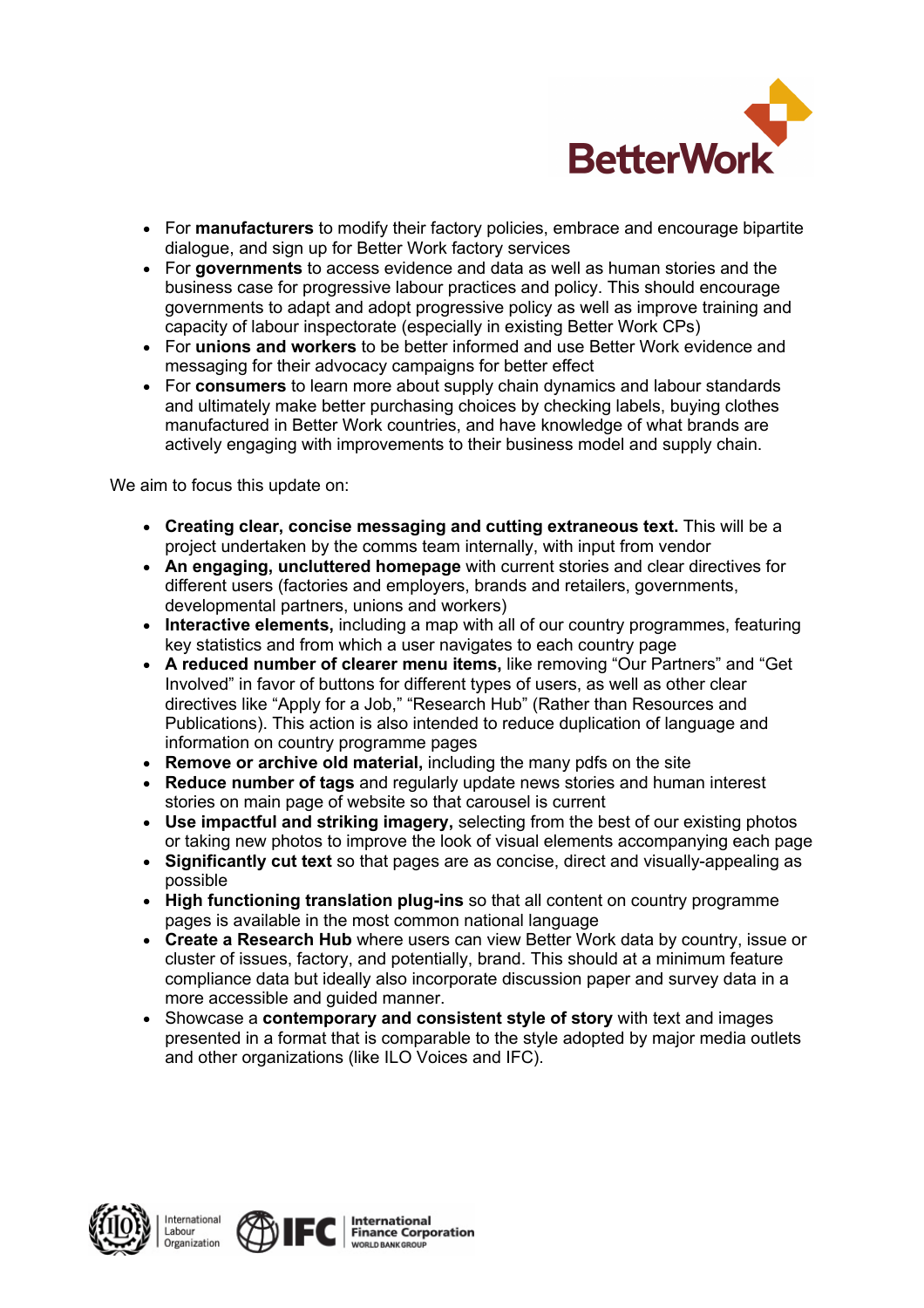

### **Scope of Work and Deliverables**

- 1. Conduct user testing sessions with approximately four user groups to collect and analyse feedback for developoing clear goals for the redesign effort.
- 2. Based on the findings of the user testing, ensure the Better Work website presents a new visual look and its functionalities are enhanced to provide a better experience to users. Ensure seamless mobile responsiveness.
- 3. New sections/elements are developed and integrated into the Better Work website.
- 4. Work closely with the website maintenance service provider to plan and implement the changes as agreed with the Better Work team.
- 5. Source code handover: Full source code including all developed libraries shall be handed over to Better Work.
- 6. Develop a user manual based on the changes made on the website and deliver a briefing session for relevant staff and web administrators.

# **Specific Deliverables**

All new developments listed in this section will be built in the current Better Work website created in WordPress.

#### **A) New look and feel**

- 1. Following the Better Work branding guidelines and the design philosophy used in the ILO website and based on the inputs collected through user testing, design a new look-and-feel for the Better Work website capturing the different functionalities outlined in this TOR. The company will develop a graphic concept and the visual language of the new website.
- 2. Ensure a consistent visual language on the new site by introducing fixed styles in templates ensuring consistency in fonts, colours, formatting, icons, images and layout techniques.
- 3. Create a detailed information architecture/sitemap, mapped out in a hierarchical fashion, to define the relationships between the site's content flow and functionality.
- 4. The new look and feel should be adapted to the homepage, sections, subsections and the following components of the site: blog template, page template (s), portfolio template, country landing page (s), event calendar and menus.
- 5. Redesign/upgrade the standard elements including header, headlines, featured story slider, footer, tabs, accordion, recent post/publication grids, main menu, content



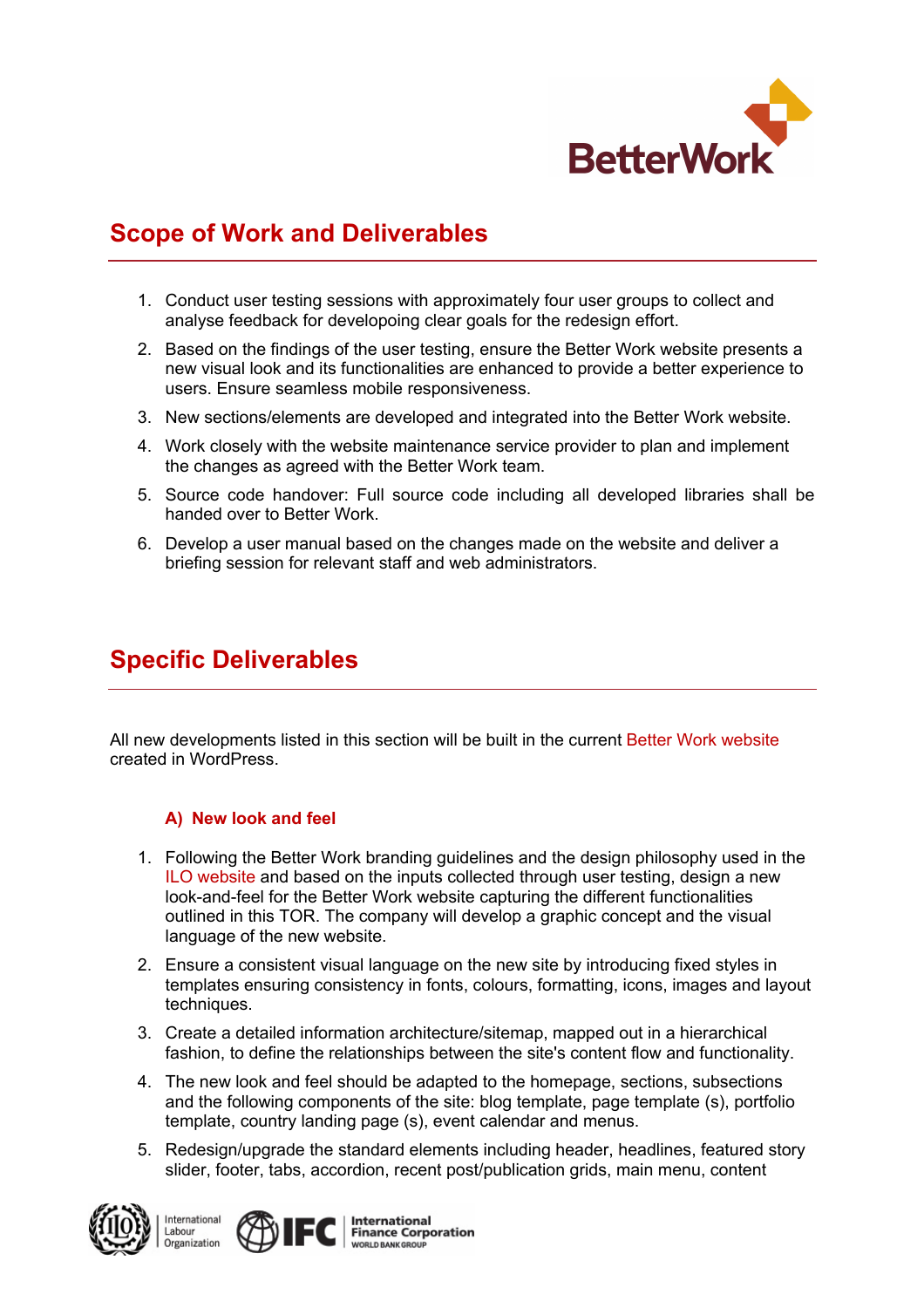

slider/carousel, contact us, team profile, testimonial, blockquote, event calendar, client box and so on.

- 6. Reorganise and redistribute the Categories and Tags to guarantee that the latest and the most relevant items are displayed (news, resources, publication, country stories, events) on the homepage, country pages, blog posts and on the portfolio pages.
- 7. The current sections and sub-sections of the site should be adapted using the new templates. These sections include around 345 blog posts and 70+ pages.
- 8. Optimize the site's page speed (preferably under 2 seconds) and ensure maximum SEO optimisation.

#### **B) New sections/elements**

Based on the agreed templates, develop the following sections/elements for the website based on, but not limited to the structure, functionalities and features defined in these terms of reference:

- § Social sharing features for articles, publications and resources– enabling users to share our content on major social media platforms.
- An interactive map showing Better Work's operations in different countries with numbers and key information.
- § A highly functional archive page with filtering functions (dropdown list) by countries, types of publication/resources, date and topics.
- § Multiple page styles and custom post types; and a 'Signup for latest news' feature/section.

### **Timing and duration of the assignment**

The duration of the contract will be three months and the expected starting date is 15 April 2022.

### **Reporting**

The selected firm will work closely with the website maintenance service provider and will report directly to the Better Work Communications Officer based in Bangkok under supervision of the Better Work Communications Officer based in Geneva.

The Better Work Communications Officers will work in close consultation with the Head of Communications, Brand Relationships and Country Programmes will assess the services and outputs provided by the firm.





**International Finance Corporation**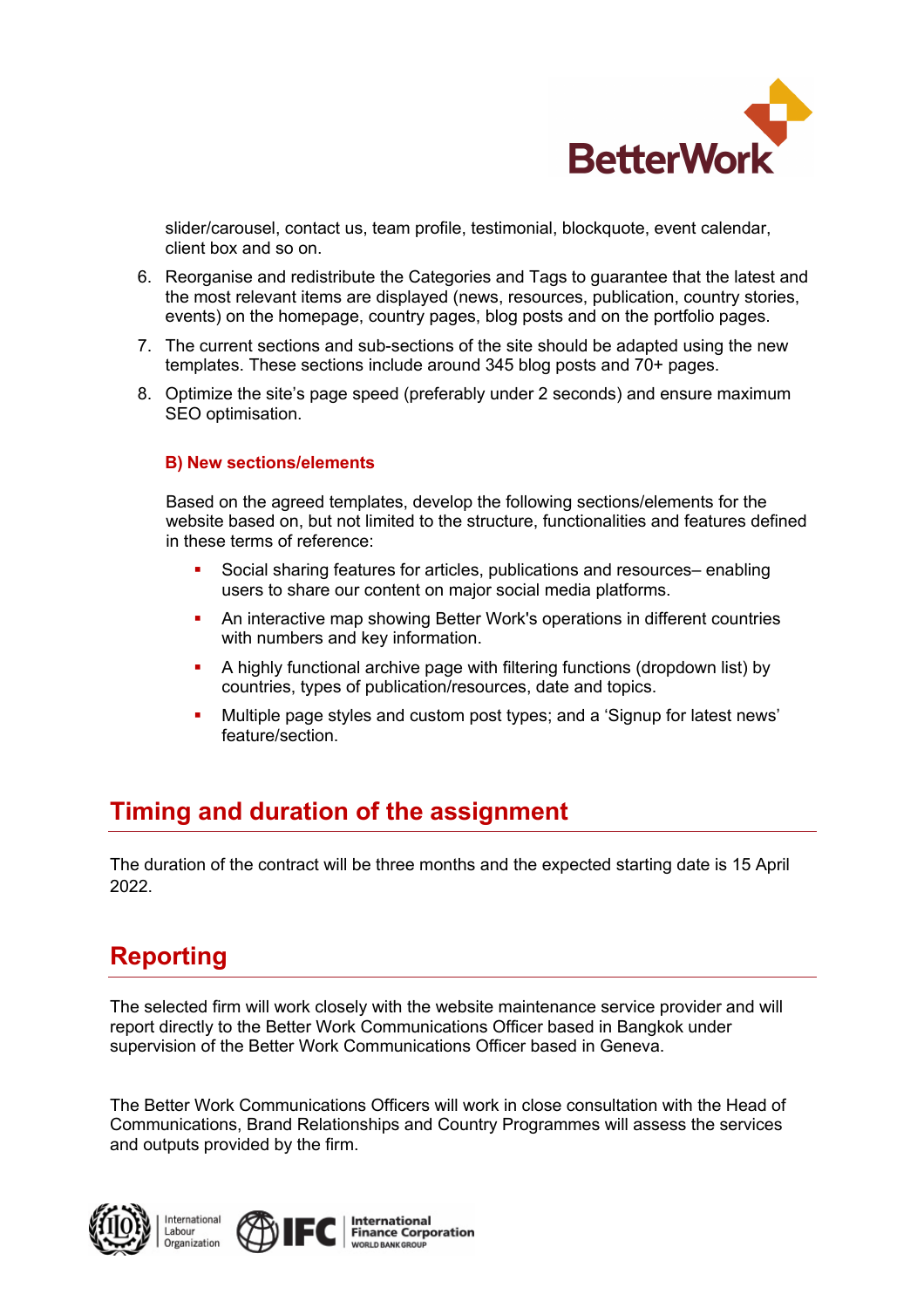

### **Deliverables clause**

- § Once a company is selected, the contract may be amended to capture new developments on the site upon request of Better Work.
- Use of any third-party add-on, plugin or framework will be subject to Better Work's approval. In case any third-party add-on, plugin or framework is used, the first year's subscription fee has to be paid by the selected firm, and subsequently added to the final invoice for reimbursement.

### **Support to be provided**

- Better Work will grant access to a sandbox containing the current Better Work website code and content including Word Press administration console, all documents and pages, plugins, themes, additional files and photo library. Once the redesigned website is completed and tested, the firm will coordinate with the website maintenance service provider to update the LIVE website.
- The selected firm will work with the Better Work team to establish a revised content architecture as part of the redesign project.
- The Better Work team will significantly cut text so that the pages on the redesigned website are as concise, direct and visually appealing as possible.

# **Required Skills and Experience**

The consulting firm/organization must be/have strong professional experience in designing visually appealing websites, Wordpress themes, UI and UX with the following minimum requirements:

- At least 5 years of experience designing visually appealing and fully responsive websites;
- **•** Familiarity and relevant experience in developing themes and web elements for different Content Management Systems (CMS), particularly Wordpress;
- **Have a broad knowledge of current web development technologies and design tools,** software and web programming languages including HTML, PHP, CSS, JS, JQuery and AJAX;
- **Have excellent knowledge of the latest trends in UI and UX design and development** of interactive web elements;



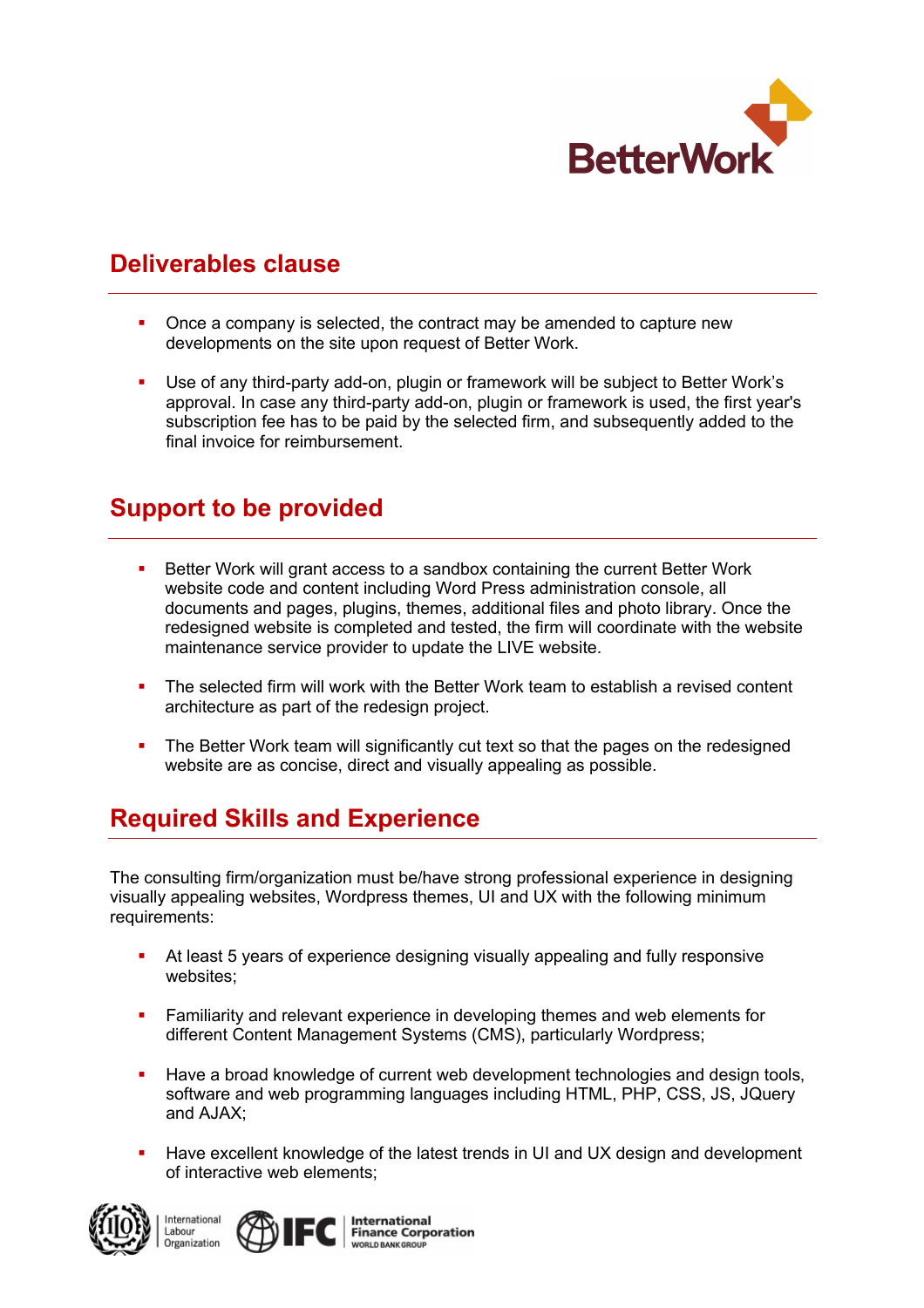

**Experience working with UN agencies and development organisations is a plus.** 

# **Technical Evaluation Criteria**

- (a) The work presented throught the portfolio will be evaluated to assess the quality of the company's work [30 points];
- (b) Quality of the technical proposal (methodology to accomplish the assignment) [10 points];
- (c) Experience and qualifications of the team proposed to deliver the work by the company. This part of the evaluation will be based in the profiles of the individuals comprising the team that need to be shared by the firm in its proposal [20 points];
- (d) Experience in developing high-quality websites and web applications for UN agencies and development organisations [10 points];

# **Recommended Presentation of Proposal**

Interested firms/organizations should submit detailed proposals made up of documentation to demonstrate the qualifications of the prospective firm/organization and to enable appraisal of competing bids. This should include technical and financial proposals, details of which are listed below:

#### **Technical Proposal**

- (i) Firm information Name of the firm/organization and details of registration, address and bank account; business registration certificate and corporate documents (Articles of Association or other founding authority); if applicable;
- (ii) Relevant Experience Description of experience in projects of a comparable nature, with specific description of past assignments of the firm/organization in related work;
- (iii) Process The Technical Proposal needs to contain a detailed description of the process the firm/organization intends to follow to complete the tasks including a detailed work plan and time schedule for completion/delivery of the final product which, after selection of the contractor, will be agreed upon by the ILO.
- (iv) Human Resources The Technical Proposal needs to contain a list and detailed information on the proposed Human Resources, which will be utilized for the tasks including their respective qualifications and relevant experience/exposure and required expertise/skills to complete the tasks.



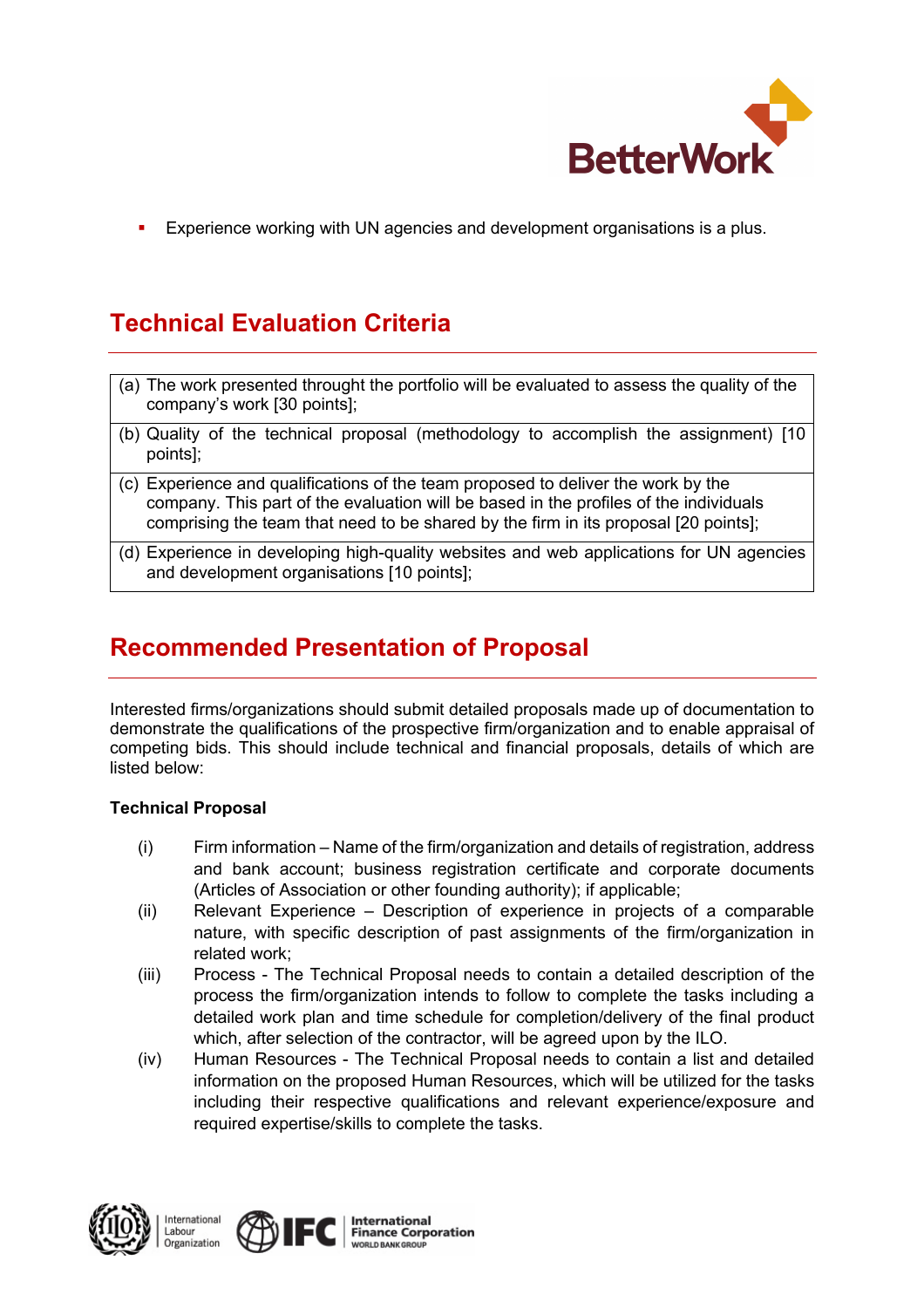

#### **Financial Proposal (including VAT, fee, travel cost, DSA, and other relevant expenses)**

- (v) The Financial Proposal shall specify a total amount (in USD) including consultancy fees and all associated costs.
- (vi) In order to assist ILO in the comparison of financial proposals, the financial proposals will include a breakdown of the total budget and timeline.

### **Selection Process**

Cumulative Evaluation Method will be used for this procurement exercise and contract will be awarded to the highest scorer(s) in cumulative analysis considering Technical and Financial Evaluation.

The Technical proposal will contain 70% and financial proposal will contain 30% weight whereas Technical Evaluation passing score is 70%. Any firm that scores less than 70% in Technical Evaluation shall not be considered for financial evaluation.

### **Payment Schedule**

- 1st Payment 20% of the contract value will be made upon completion of a detailed work plan that would be acceptable to ILO subsequently submission of invoice.
- $\bullet$  2<sup>nd</sup> Payment 50% of the contract value will be made upon completion of user testing and finalisation of the website design concept that would be acceptable to ILO subsequently submission of invoice.
- Final Payment 30% of the contract value will be made upon completion of rest of service as per agreed work plan including reporting that would be acceptable to ILO subsequently submission of invoice.